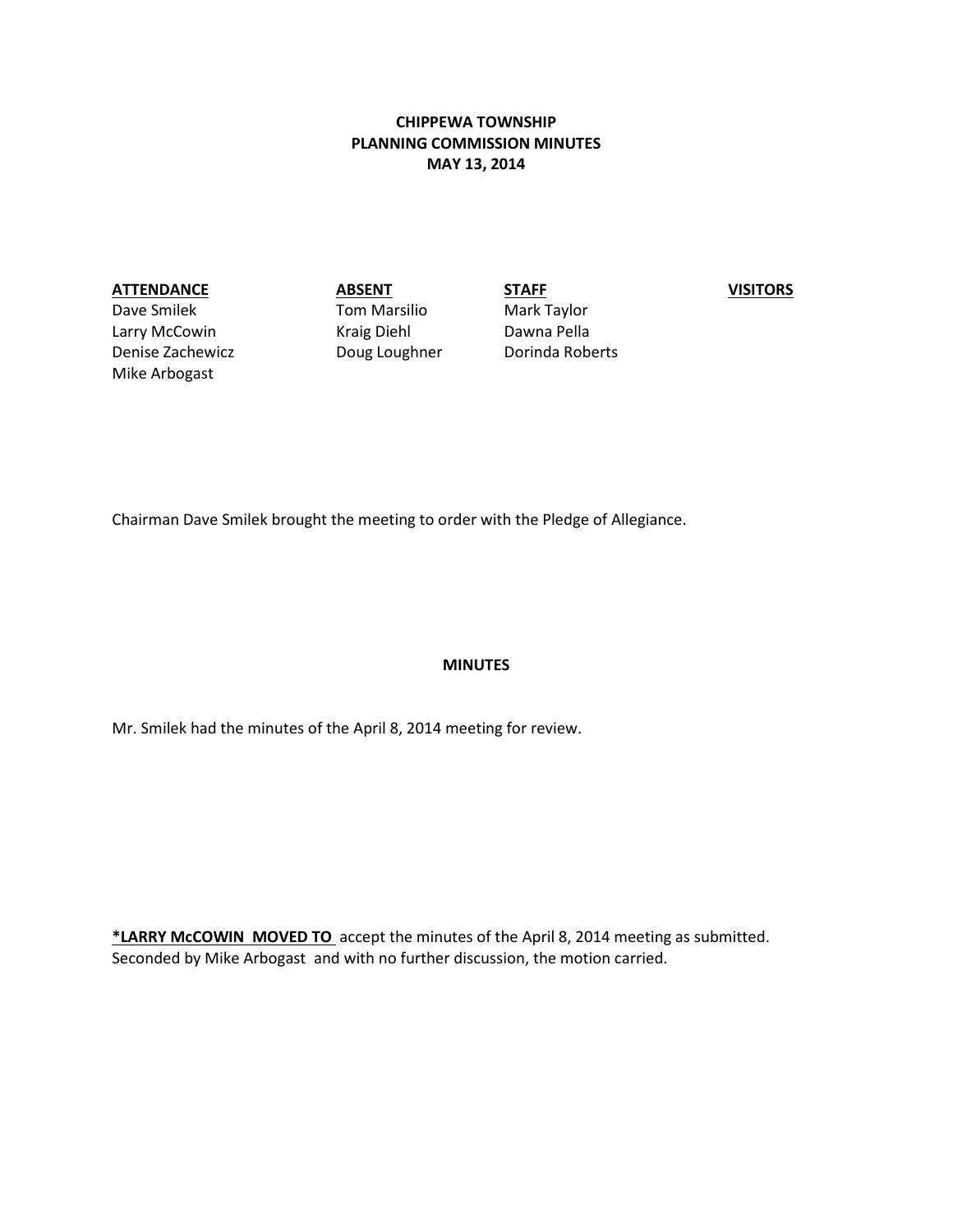#### **ITEMS FOR DISCUSSION**

**1. SPRING BLOSSOM –** This is the second revision located off of Shenango Road. Mr. Taylor stated that at last months meeting, Sam Henderson presented the plans to the Board explaining what he intends to do. Mr. Taylor said he agrees with his ideas and that it decreases the density on the lot from what originally was planned. Mr. Taylor along with Mr. Culler sat down with Mr. Henderson a couple months before he even submitted a plan and feels that it's a great plan.

**\*DENISE ZACHEWICZ MOVED TO** recommend to the Supervisors approval of the Spring Blossom, Second Revision, contingent on the comments being addressed by our Engineer. Seconded by Mr. McCowin, the motion carried unanimously.

2. **CHIPPEWA HEIGHTS -** Mr. Taylor stated that this revision is pretty much the same as the dwellings that are there now, the density has not changed.

**\*MIKE ARBOGAST MOVED TO** recommend to the Supervisors approval of the Chippewa Heights, Second Revision, contingent on the comments in Jim Cullers letter dated April 29, 2014, being met. Seconded by Denise Zachewicz , the motion carried unanimously.

3. **SHENANGO WOODS –** This was an original Sub-Division done incorrectly by Lennon, Smith and Soleret . Now it has been revised to meet the original plan.

**\*LARRY McCOWIN MOVED TO** recommend to the Supervisors approval of the Shenango Woods Sub-Division contingent on the comments in Jim Cullers letter dated May 1, 2014, being met. Seconded by Mike Arbogast, the motion carried unanimously.

4. **GERUSCHAT -** This is a Sub-Division located at the corner of Klitch Street and Hickory Drive. Mr. Taylor spoke with Mrs. Geruschat, who informed him that she wanted to create another lot so her in-law would be able to build a house on that parcel.

**\*DENISE ZACHEWICZ MOVED TO** recommend to the Supervisors approval of the Geruschat Sub-Division contingent on Jim Cullers comments in his letter dated April 10, 2014, being met. Seconded by Mike Arbogast the motion carried unanimously.